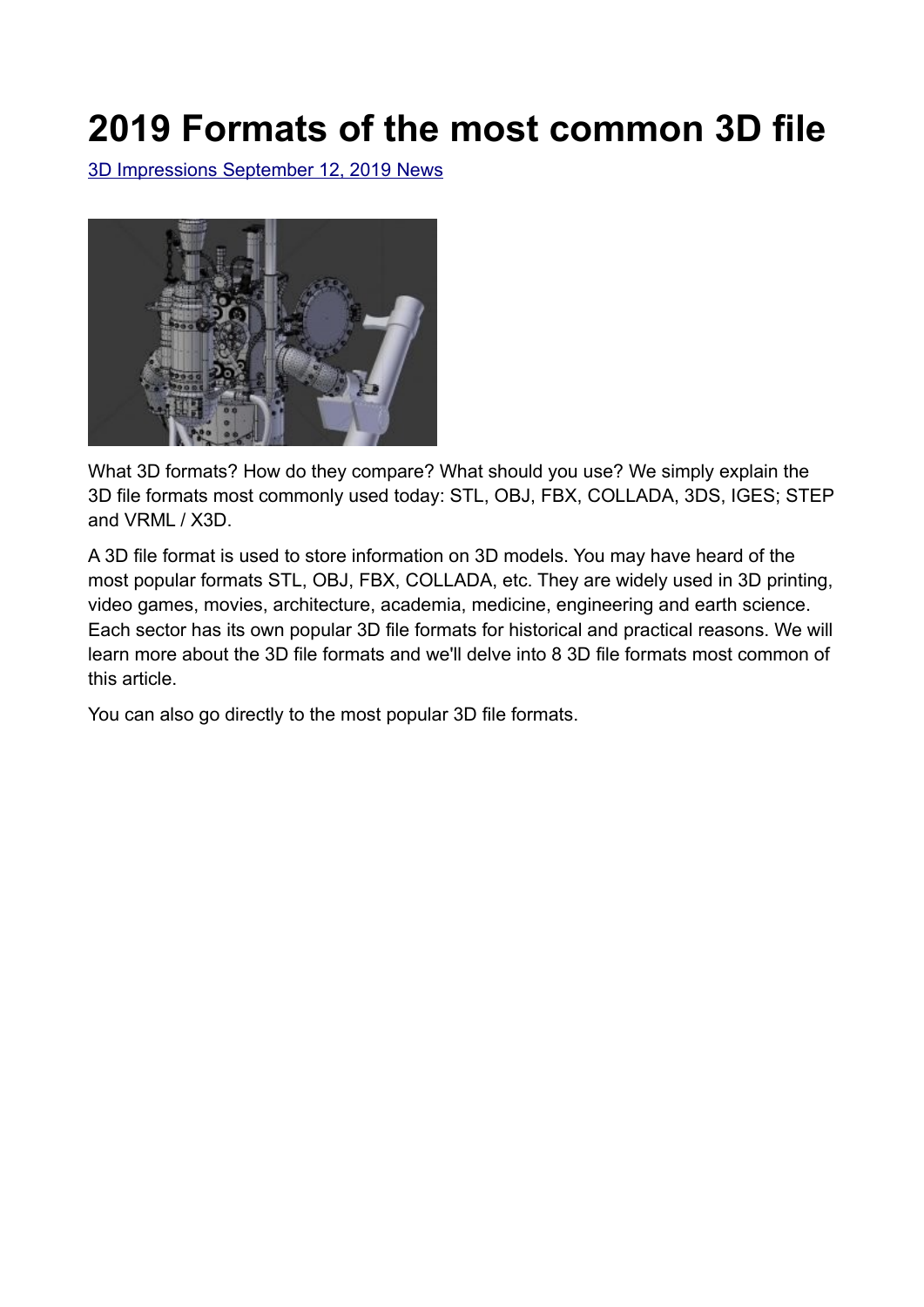# **What is a 3D file format?**



#### **A 3D model of a pigeon with information on the colors, the light sources (note the shade) and animations**

The fundamental purpose of a 3D file format is to store information on the 3D models as plain text or binary data. In particular, they encode the geometry, appearance, stage and animations of the 3D model.

The geometry of a model described shape. For appearance, we hear the colors, textures, material type, etc. The scene of a 3D model includes the position light sources, cameras and peripheral objects. Finally, the animation defines the movement of a 3D model.

However, all 3D formats do not store all this data. 3D file formats such as STL store only the geometry of the 3D model and ignore all other attributes. For cons, the COLLADA format stores all.

STL and COLLADA are just two of the many 3D file formats used. We estimate that there are hundreds of 3D file formats currently used in the wild!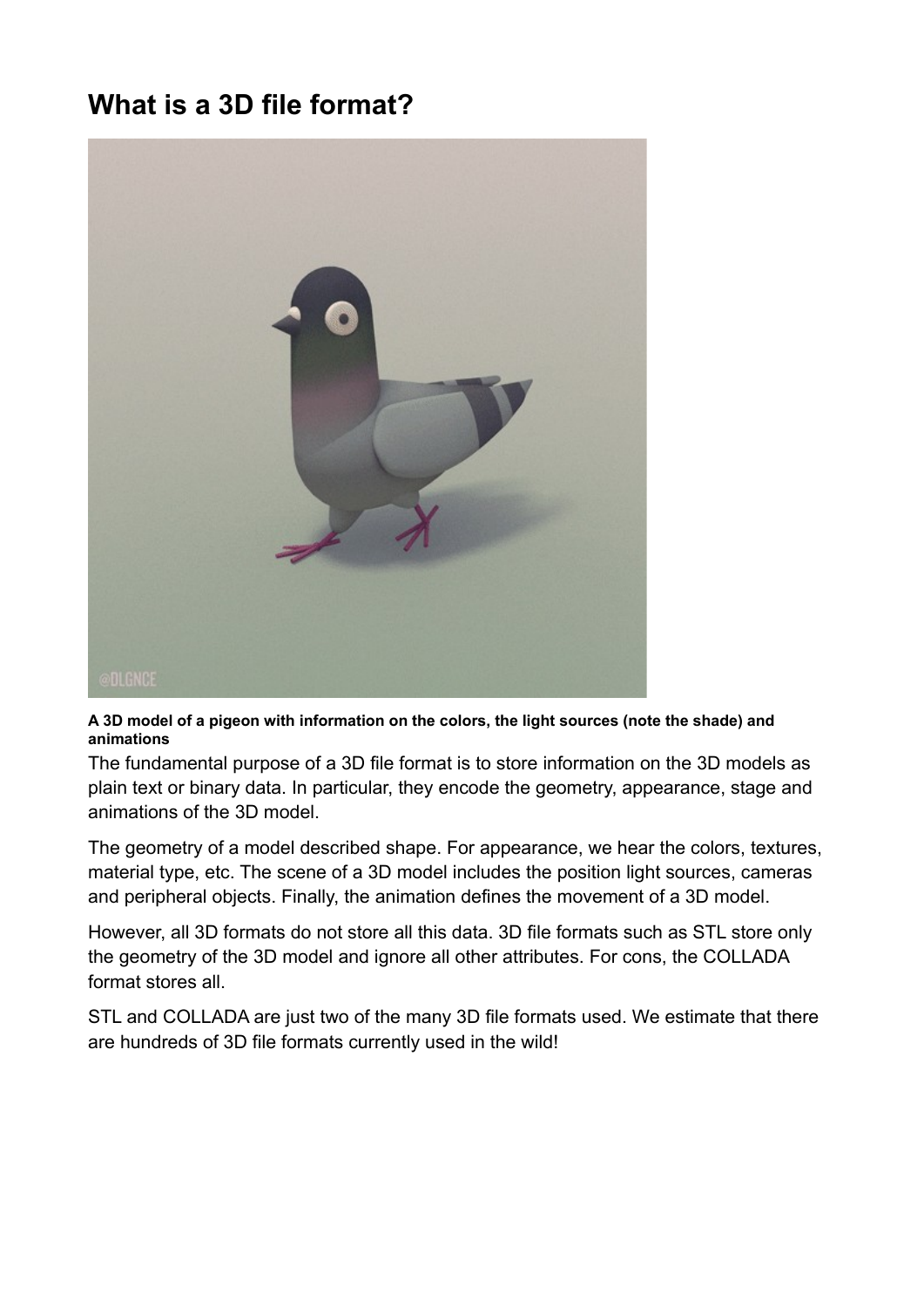# **How many he has 3D file formats?**



The problem with 3D file formats is that there are literally hundreds. All CAD software companies such as AutoDesk and Blender have their own proprietary format optimized for their software. So if you use AutoCAD, you get a DWG file. If you are using Blender, you get a BLEND file.

### **3D file formats owners impede interoperability**

However, the presence of so many proprietary file formats is a big problem. Suppose you are using AutoCAD (which is a product AutoDesk) and your friend uses Blender. Suppose you want to also share your 3D model with your friend.

It is not so easy. Your software provides AutoCAD DWG because it is the native format of AutoCAD. But your friend's software, Blender, can only function with a BLEND file. This means that you can not work on the same 3D model.

### **The neutral 3D formats solve this problem**

To solve the problem of interoperability, neutral formats and open source were invented as intermediate formats for converting between two proprietary formats. Naturally, these formats have become extremely popular now.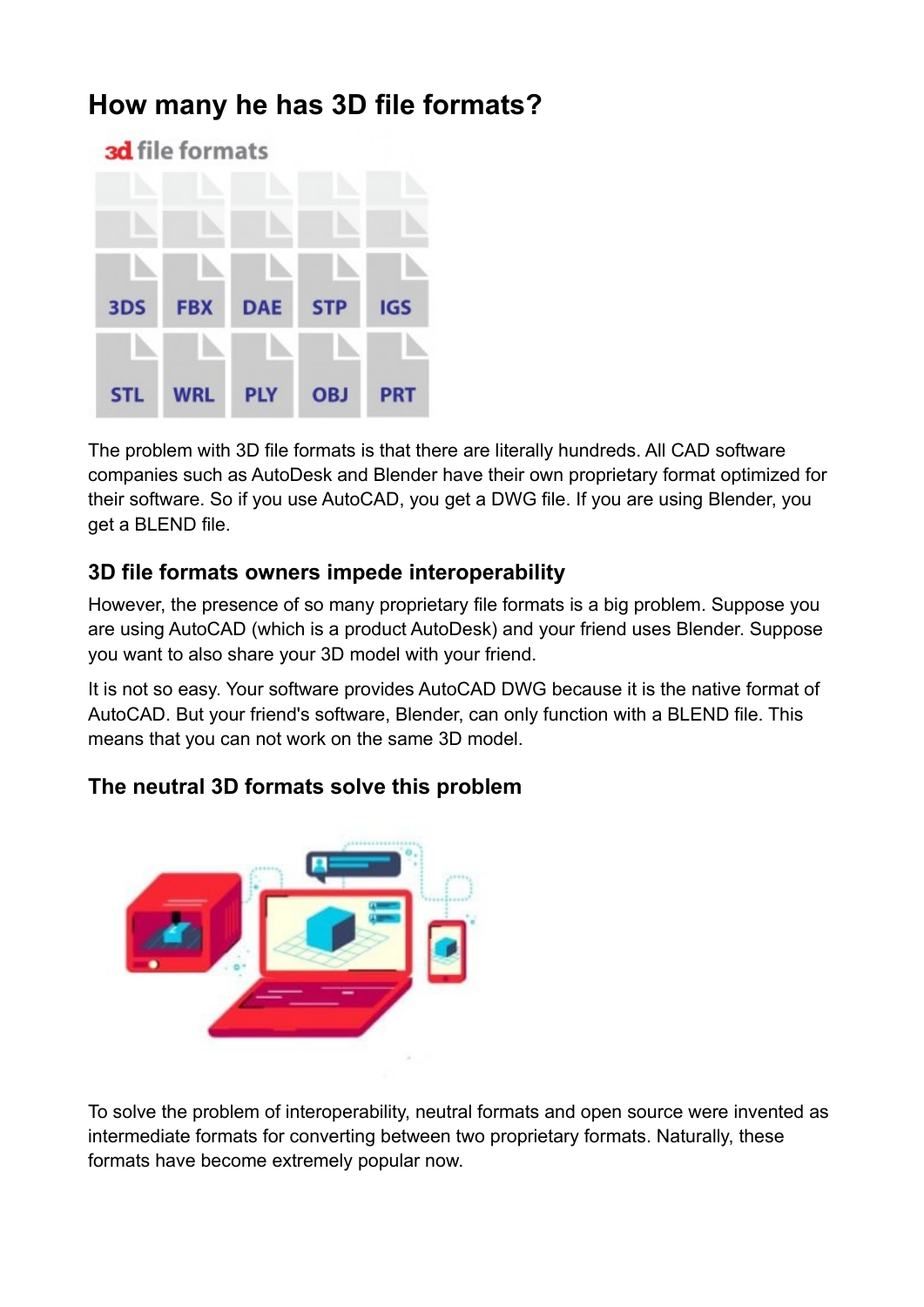Two famous examples are neutral formats STL (with an STL extension) and COLLADA (with .dae extension). They are widely used to share models of CAD software. If you want to share your 3D model, convert the DWG file COLLADA file during an export process called and then pass the COLLADA file to your friend. Your friend takes the COLLADA file and imports in Blender, where the COLLADA file is converted to the native format BLEND. This way, you can continue to use different software and collaborate with others.

The owner or neutral is one of the most important dichotomies in the world of 3D file formats. Nowadays, most 3D modeling software supports reading and writing currents neutral formats. In addition, most software also supports reading and writing to a subset of popular proprietary formats so they can not be ignored. We will discuss eight 3D formats of this type in this article. Here is the list where 3D file formats are marked with their type.

3D File Format Type Neutral STL OBJ ASCII variant is neutral, the binary variant is the exclusive property of FBX. Property Neutral COLLADA. 3DS Property IGES STEP Neutral Neutral VRML / X3D Neutral

But before we discuss each of these formats in detail, let's first examine the general characteristics of a 3D file format and discuss important points to keep in mind when selecting your project format.

# **General characteristics of 3D file formats**

As we have seen, the general features of a 3D file format are:

encoding 3D model geometry Recording the appearance of the 3D model of the scene registration information coding Animations

# **1. 3D File Formats: Geometry encoding 3D model**

Each 3D model has a unique geometry and this geometry coding capacity can be considered the most basic functionality of a 3D file format. All 3D formats allow - otherwise they would not be considered as 3D file formats.

There are three different ways of encoding the surface geometry, each with their strengths and corresponding weaknesses. They are called approximate mesh, mesh precise and constructive solid geometry (CSG).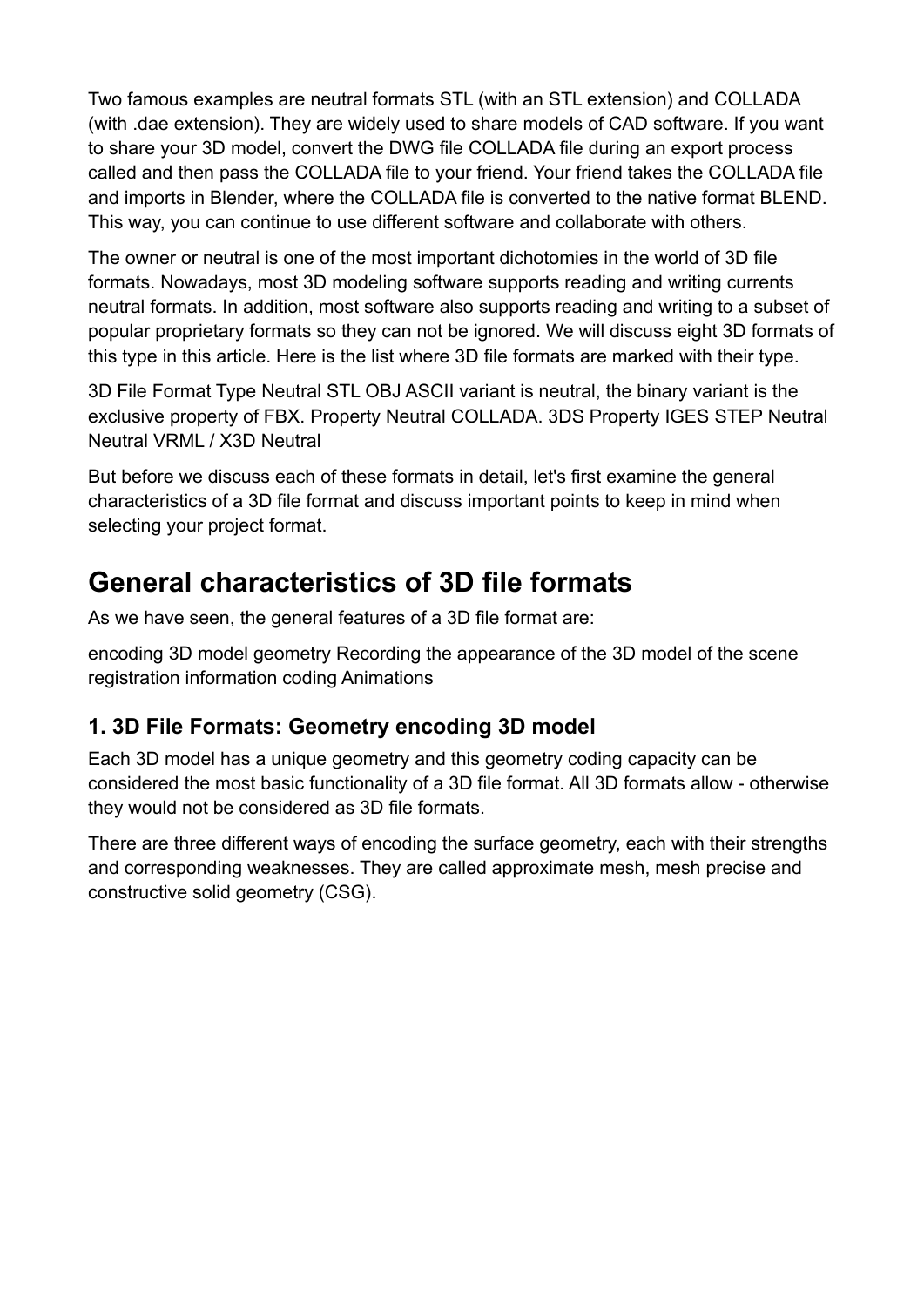#### **1.1 Geometry 3D file format: the approximate mesh**



In this encoding, the surface of a 3D model is first covered with a tiny imaginary polygon mesh. Triangles are the most commonly used form. The tops of the collection of triangles and the normal vector coming out of the triangles are stored in the file. This represents the surface geometry of the target model.



The process of coating a surface of geometrical shapes nonoverlapping is also known as "tiling". Therefore, these file formats are also called mosaic formats.

The triangles are similar to the smooth surface geometry. It is an approximate size. The approximation improves as the triangles become smaller. However, the more triangles are smaller, the required number of triangles to go to the surface is great. This implies that the file is to store a greater number of vertices and normal vectors. Thus, better approximations are made at the cost of increasing the size of the file.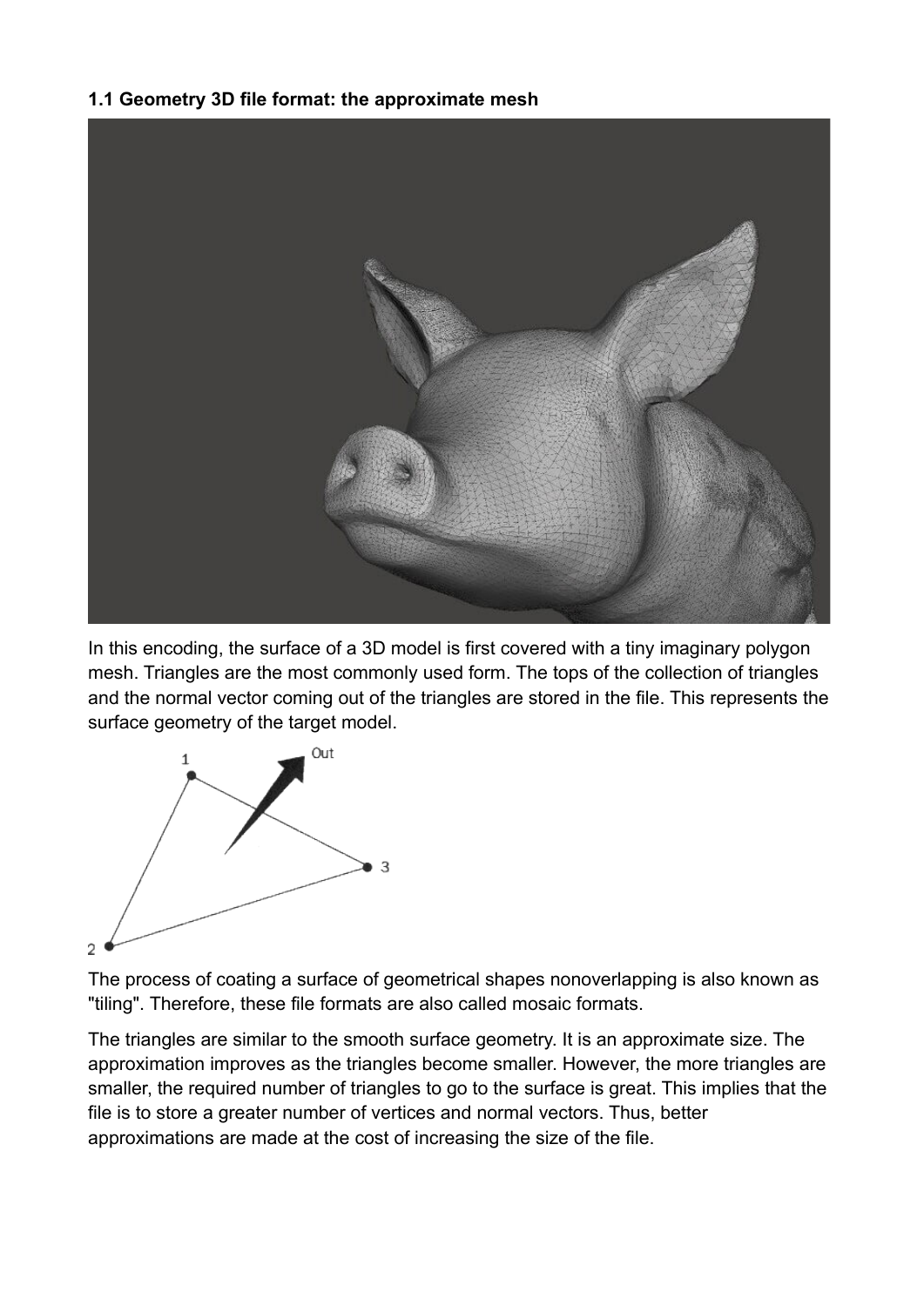

The approximate sizes or tiled are best used in situations where you do not need ultra-fine resolutions of the 3D model. A good example is 3D printing. 3D printers can not print beyond a certain resolution and, therefore, this type of 3D printing file format is ideal. In fact, 3D printing file format most popular, STL, actually belongs to this class of file formats.



#### **1.2 Geometry 3D File Format 2: the precise mesh**

Of course there are situations where an approximate coding the 3D model is not enough and requires accurate encoding of the geometry of the surface. For example, during the construction of the body of an aircraft, especially a round hull, a discrete polygonal mesh will not work. Although the model may seem good for small resolutions, the flat surfaces and sharp angles become apparent closely.

The specific file formats around this problem by using Rational B-Spline patches nonuniform (or NURBS) instead of polygons. These parametric surfaces consist of a small number of weighted control points and a set of parameters called nodes. From nodes, a surface can be mathematically calculated by interpolating smoothly on checkpoints.

These surfaces have a smooth, whatever their size, and can reproduce the geometry of the surface of a small part of a 3D model in detail. However, there is always a compromise. Although the precise mesh is true regardless of the resolution, it is slower and should be avoided in applications where fast rendering is important.

#### **1.3 Geometry 3D file format 3: Constructive Solid Geometry, CSG alias**

Finally, there is another type of file format that does not involve mesh. In this format, the 3D shapes are constructed by performing Boolean operations (addition or subtraction) of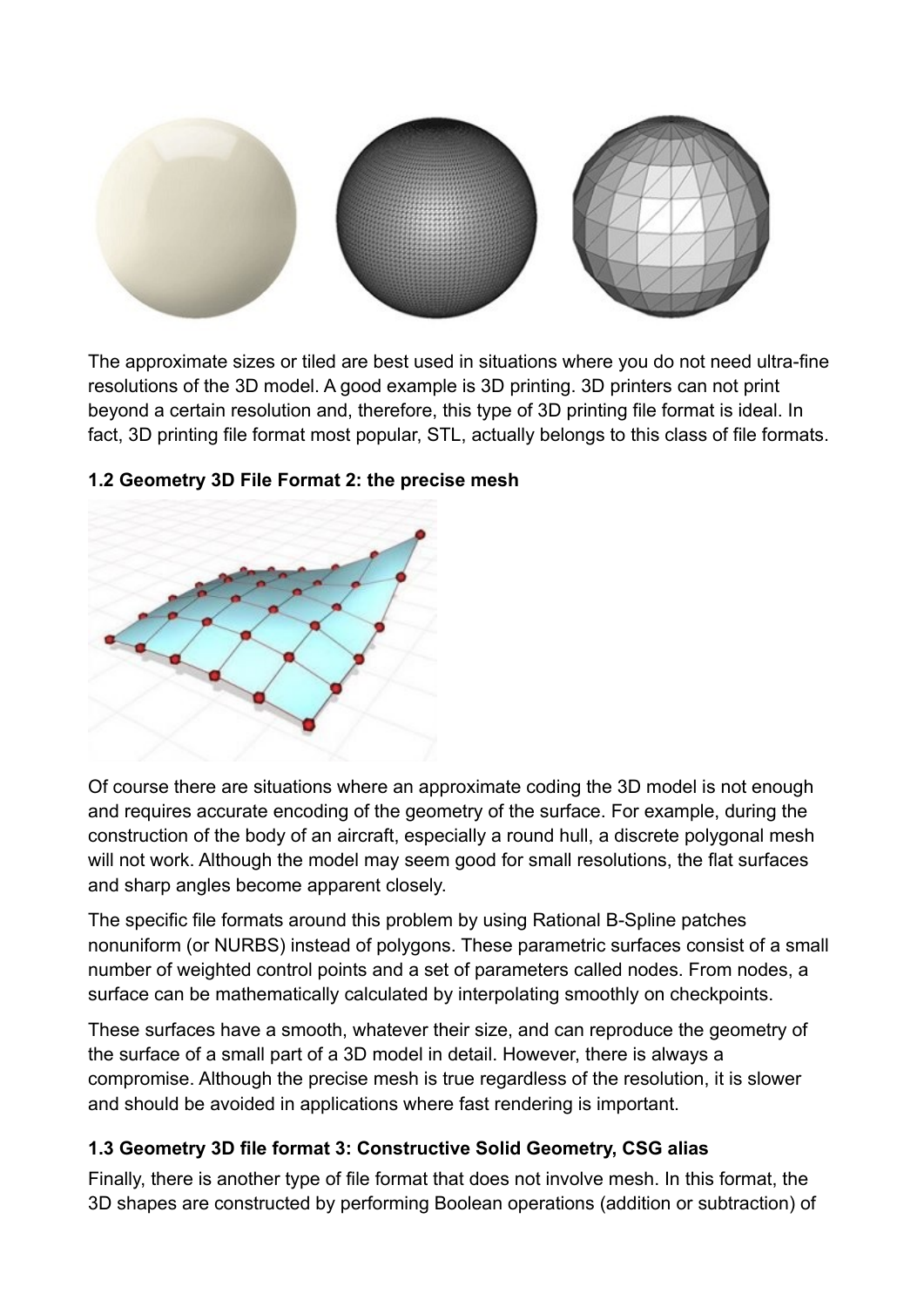primitive shapes such as cubes, spheres, etc. For example, to make a dumbbell, just take two spheres and add a cylindrical rod linkage. If you have used CAD software, you've seen it in action, since most of them use this principle.



The solid constructive geometry is ideal for 3D models design and is very user friendly. Another great benefit is that each individual editing step (addition, subtraction, primitive forms of transformation) is stored in this 3D file format. Therefore, you can undo and redo any stage at any time.

Clearly, if you convert this format in a mesh format, you lose the information on the individual editing steps.

### **2. 3D file formats: appearance**

The second important feature of 3D formats is the ability to store information relating to appearance. In many applications, the appearance of the 3D model is of paramount importance. For example, no one wants to play Need For Speed cars with dull and colorless. The cars better be colorful and brilliant! The color and brightness of a car are examples of properties related to appearance. In simple terms, the appearance describes the surface properties, such as the type of material, texture, color, etc. This determines the appearance of the model when rendering.

Information on the appearance can be encoded in two different ways.

#### **2.1 Appearance of 3D file format: texture mapping**



In the texture mapping, each point on the surface of the 3D model (or polygonal mesh) is mapped to a 2-dimensional image. The coordinates of the 2D image have attributes such as color and texture. When rendering of the 3D model, a coordinate is assigned to each surface point in the 2-dimensional image. The vertices of the mesh are mapped first. The coordinates of the other points are then allocated by interpolation between the coordinates of the vertices.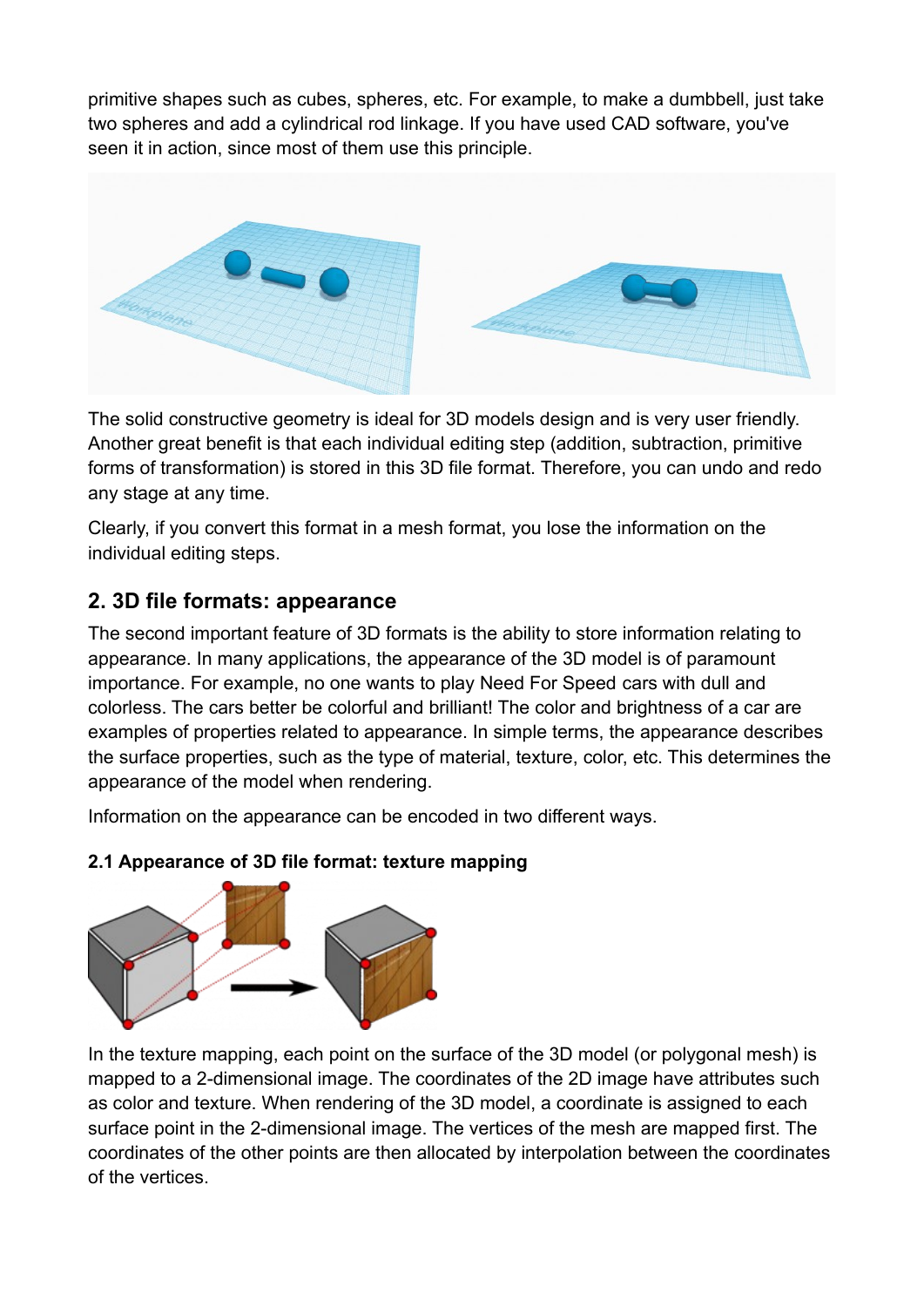Most 3D file formats support texture mapping. In this case, the 2D image containing texture information to be stored in the same file or separately in a different file.

### **2.2 Appearance of 3D file format: Facial attributes**

Another common way to store texture information involves assigning a set of attributes to each face of the mesh. Common attributes include color, texture and material type.

In addition, a surface may have a specular component indicating the color and intensity of reflections in the exact mirror of the light sources and other nearby surfaces. Surfaces can be transparent or semi-transparent. This is encoded in a transmissive component describing the color and intensity of light passing through the surface. The transparent surfaces generally distort light passing through them. This distortion is represented by a refractive index property, associated with the type of the model material.



# **File formats 3.3D: Information on the stage**

The ability to encode information about the scene is another important feature of some 3D file formats. The scene describes the layout of the 3D model in terms of cameras, light sources and other 3D models nearby.

The camera is defined by four parameters: the extension and the main point, the location, the direction in which the camera is directed and an arrow indicating the upward direction.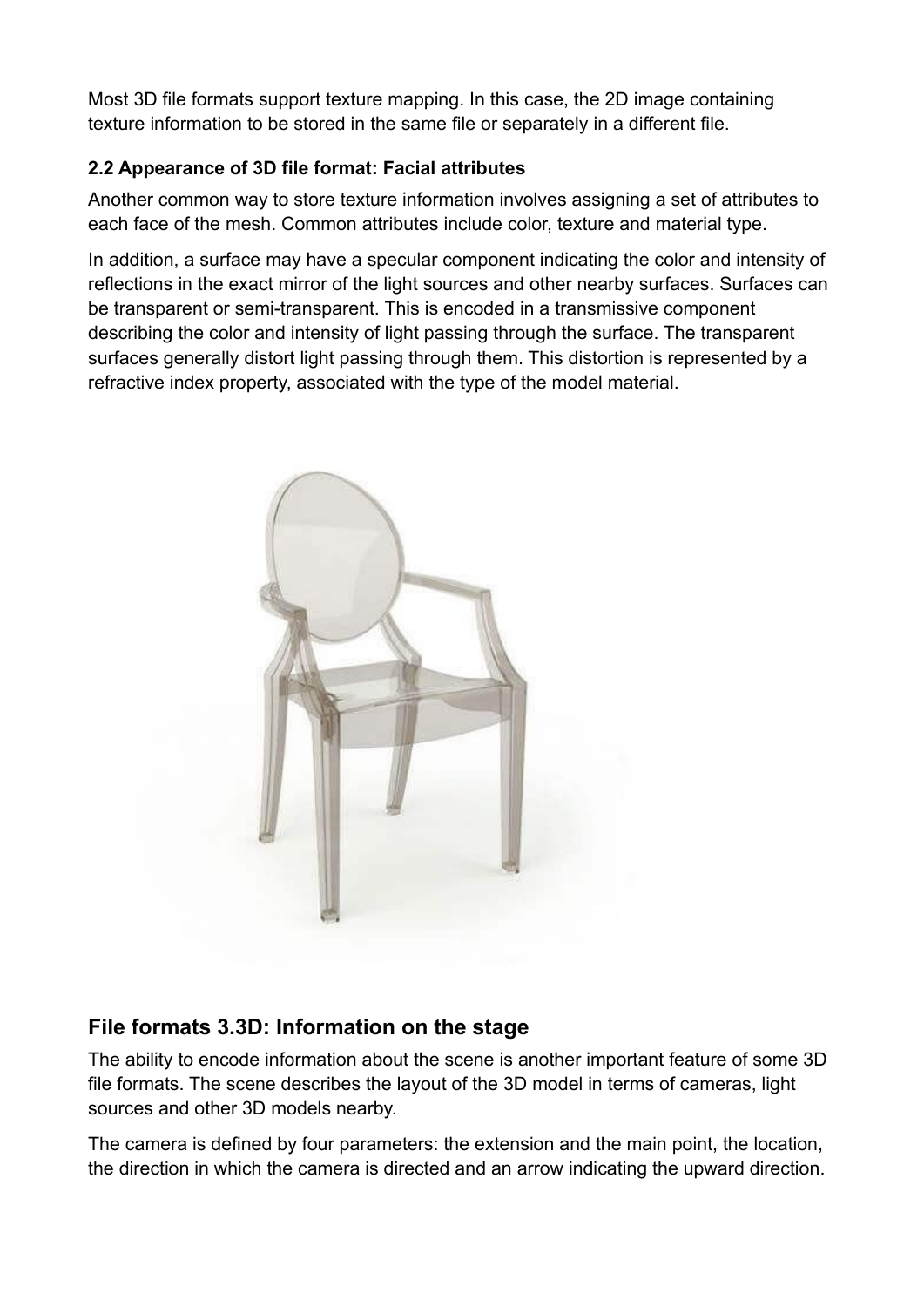The coding of the light source depends on the nature of the light source. In the simplest case of a point source, simply store the location, color and intensity of the source.



The spatial relationship between the 3D model and other close models is also sometimes stored. This is especially important if the model is composed of several parts, which must be arranged so as to constitute the scene.

Note that most 3D file formats often do not take care of the scene information. This stems from practical reasons. As for the layout, you can always make sure that the parts of the model are placed in the right place before saving the model. In this case, the file format does not need to explicitly define the relationships between the parties. The camera and light attributes may be ignored because it is expected that end users however will change the camera position when browsing in a scene.

### **4. 3D File Formats: Animation**

Some 3D file formats used to store animations of a 3D model. This is very useful in game design or filmmaking where animations are heavily used.

#### **4.1 3D file format Animation: Skeletal Animation**

The most popular way to animate a 3D model is called "skeletal animation". In a skeletal animation, each model is associated with an underlying skeleton. The skeleton is composed of a hierarchy of virtual bones. The movement of the highest in the hierarchy bones (bone parents) affects the bones down the hierarchy (bones children). This is similar to the human body, where a tibia motion affects the position of the toes.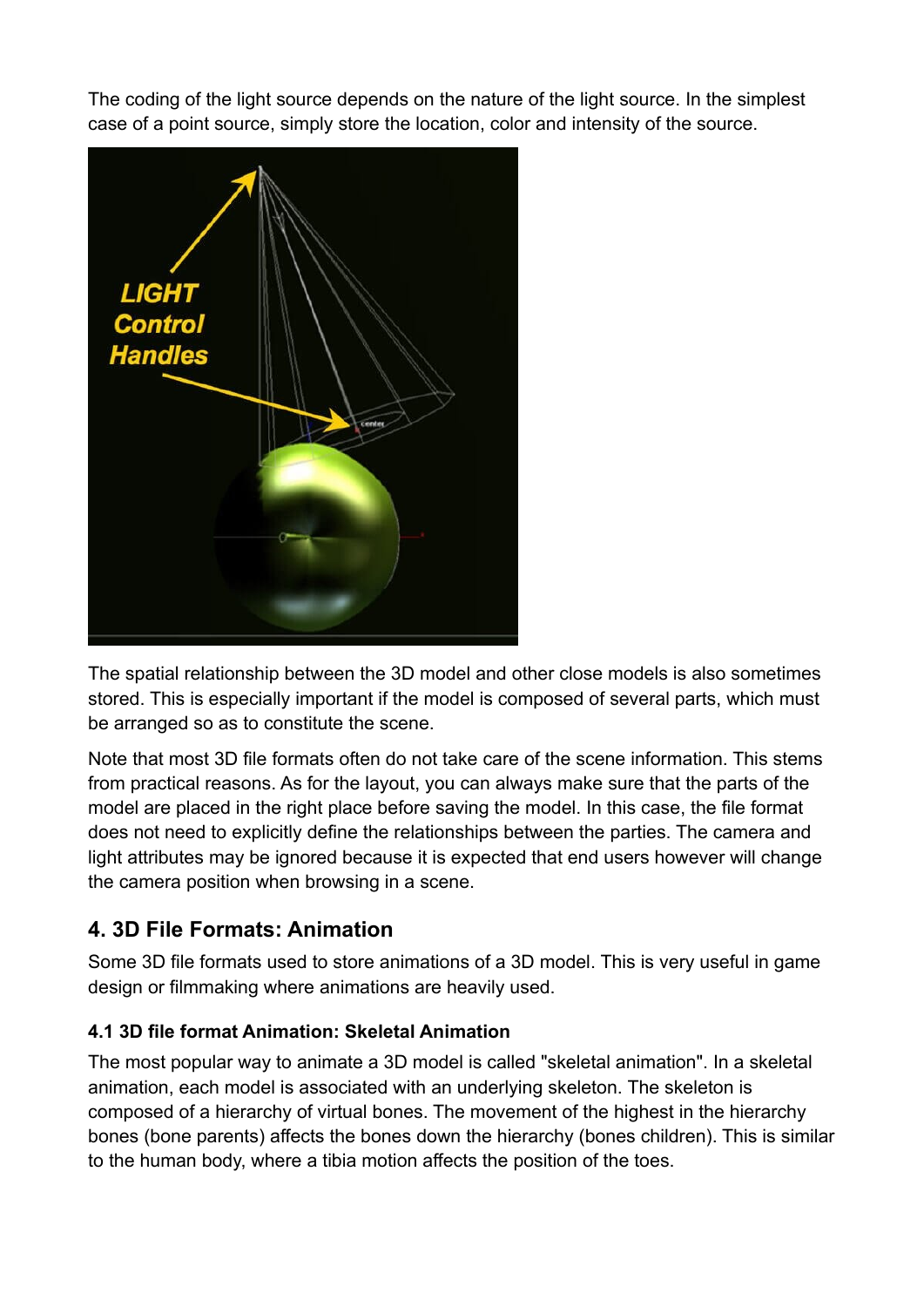It is important to understand that these bones are not real bones but just mathematical constructs that help a leader to define the movements of a model. The bones are generally represented by a 4 × 3 matrix where the first three columns represent the rotation, scale and shear bone. The last column is the translation on the space-world parent.

In addition to processing, every bone is assigned a unique ID and is associated with a subset of the mesh encoding the geometry of the surface. This subset moves with the virtual bones.

The bones are connected by "joints". The joints introduce constraints in possible changes associated with bone, limiting the way a bone can move relative to its parent. This is similar to the human body: the elbow can rotate on a specified axis, while the ball joint between the thigh and the pelvis allows rotation about all axes.

Here's a short video explaining how to use nice bones and joints to create basic animations in Cinema4D.

#### **4.2 3D file format Animation: Animation Techniques**

There are many different techniques to store animations skeletal structures. The most important techniques are the direct kinematics, inverse kinematics and keyframes. You can learn more about animation techniques and encodings in this thesis Bachelor Marcus Lundgren.

# **Which 3D file format should you use to export and share your model?**

We are now well placed to answer this question.

Each 3D modeling software can export in many formats from different 3D files. However, the one you choose for your application depends largely on the features you need for your job and the software you will use. Since we are now familiar with the features of 3D file formats, we are ready to take a look abstract on the various considerations underlying the choice of a particular file format. There are three main considerations.

### **1. 3D files formats: what features do you need?**

3D file formats are used in many sectors and industries, and each has its own needs and requirements. Depending on the industry you work in, you can choose different sets of features in the 3D file format ideal. To explain what we mean, talking about three major industries using 3D file formats.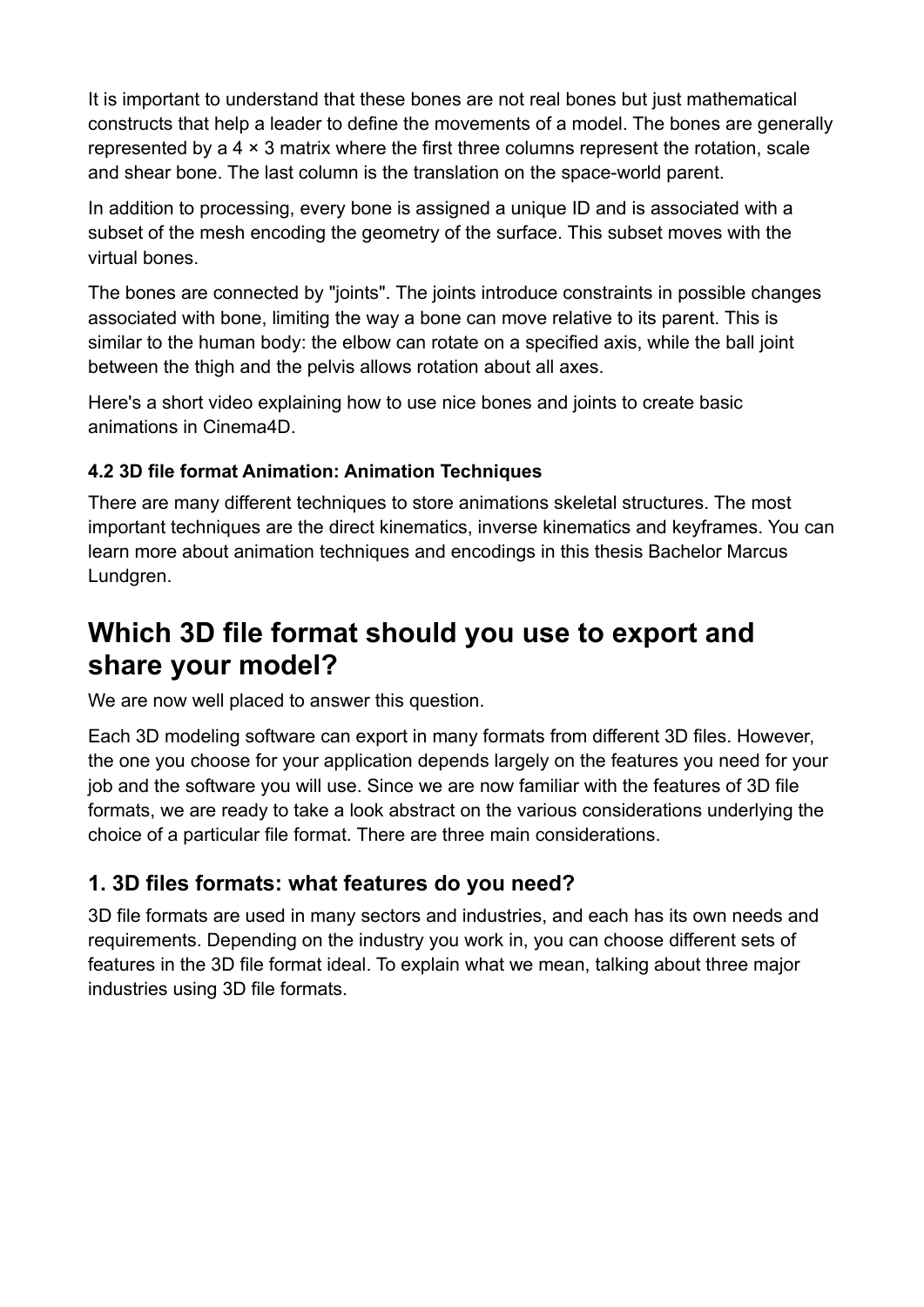#### **1.1 3D file formats for 3D printing**



In 3D printing, high precision is not necessary because the current printers can not print beyond a certain resolution. Therefore, using the approximate file encoding formats of the surface geometry are ideal for the job. STL is one such file format and is the 3D printing format most widespread to date.

STL could not store information relating to appearance. So if you want to print a multicolor pattern, you can not use STL because it can not store information regarding the color or material. There are other file formats such as OBJ or AMF, which can store information related to appearance. Thus, these formats (OBJ being the most popular) are the best choice for multicolored designs.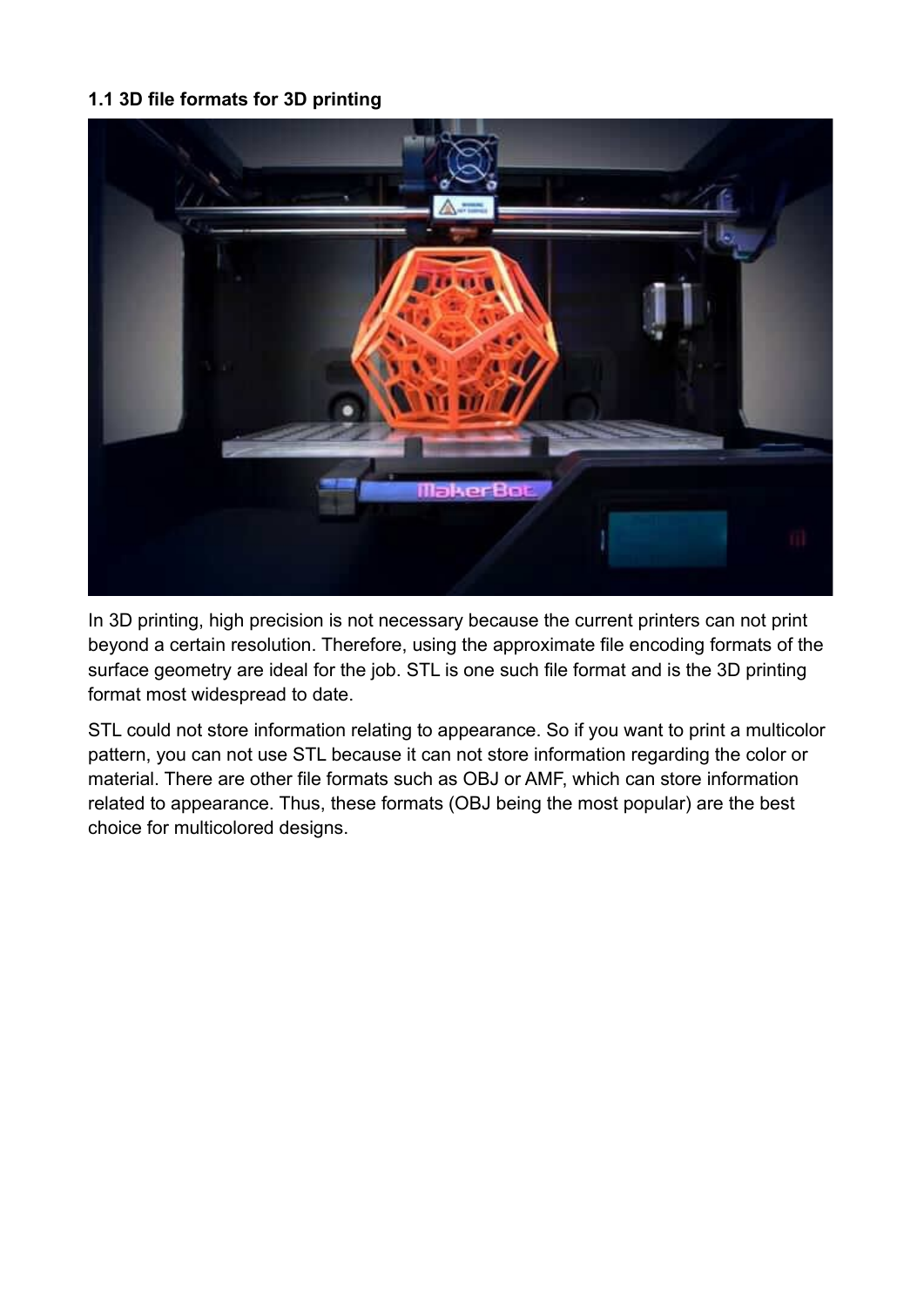



In graphics applications, the requirements differ from 3D printing. Since we have passed the era of black and white, 3D models used in games and movies require color and rich texture. The games and movies should also handle the animation. Also, all graphics applications typically require high rendering speeds. Therefore, the best formats for this type of work would be those using a rough geometry for fast rendering, can encode the appearance and handle the animation. FBX formats and COLLADA tick all these boxes and are therefore ideal for graphics applications.1.3 3D file formats for high-precision engineering

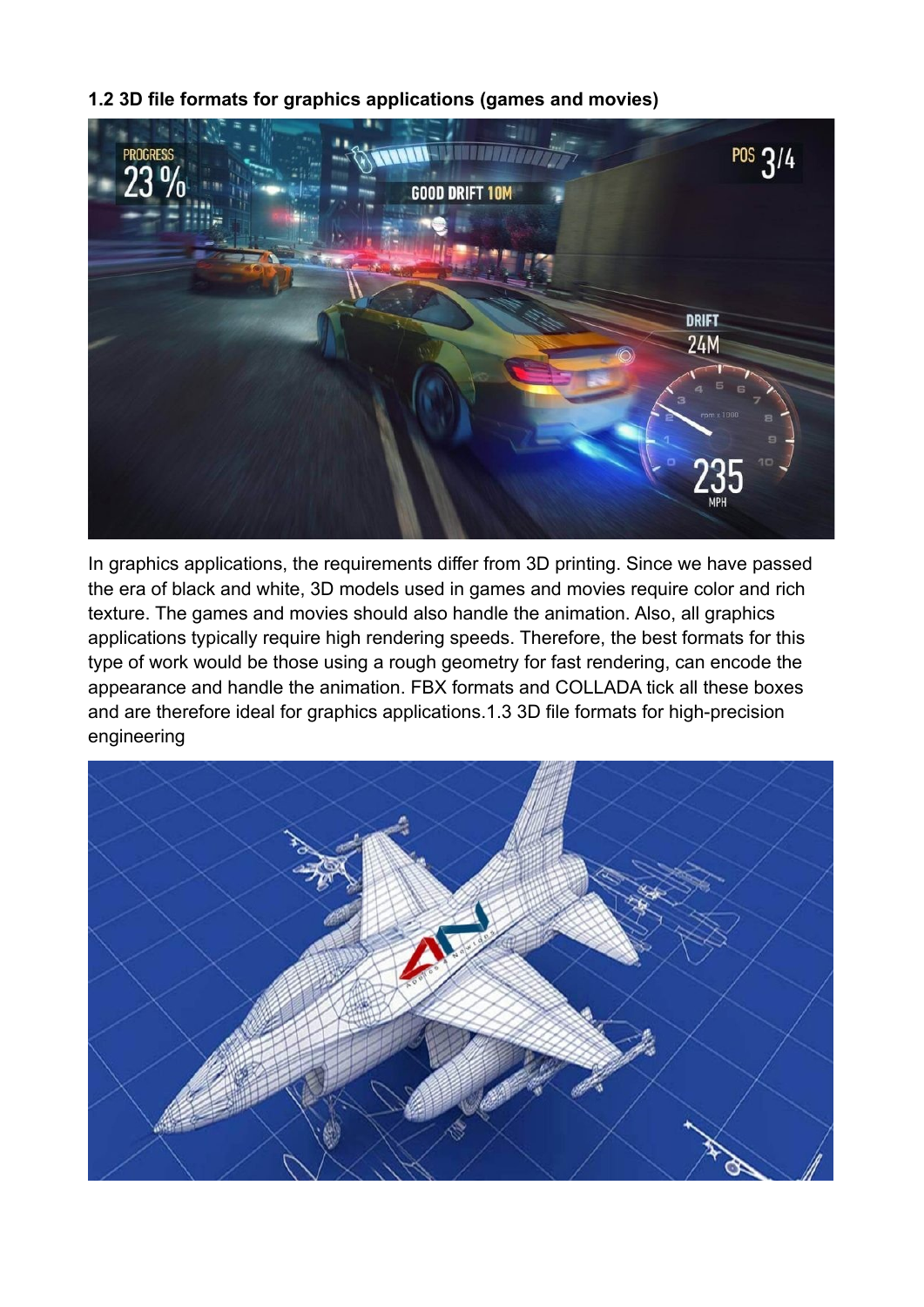All in the name. In the discipline of engineering precision as aerospace engineering, 3D models must be smooth and precise at any scale. Therefore, the formats using precise geometry such as IGES or STEP, will be best suited to this task.

The features of a 3D file format is crucial for identifying the ideal size, we have provided a table of features supported by 8 major 3D file formats in the annex to this article. You can take a glance when you need to make a decision.

## **2. What software pipeline will you use?**

The next important consideration is the software pipeline that you use for your job. All the software does not support the import and export of all 3D file formats. You must choose a supported file format by the software of your choice.

Source :<https://www.lesimpressions3d.com/2019-most-common-3d-file-formats/>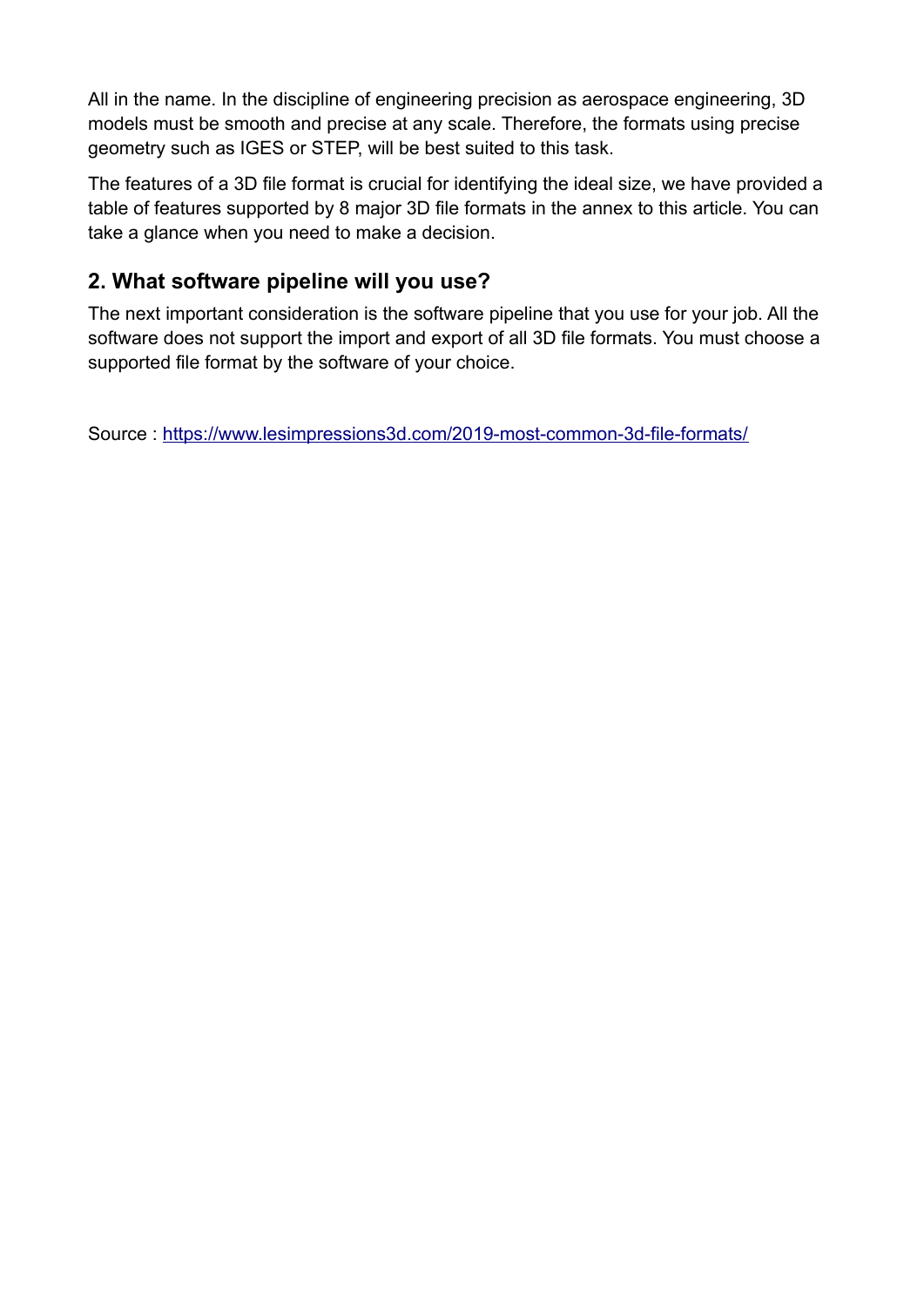

#### **3. What software uses your employee he?**

The file format you choose should not only fit into your pipeline, but also that of your collaborator. If you know your employees, ask them what they use and discuss the file format that best suits your workflow and that of your collaborator.

If you do not know your employees, it is better to play safe. Just choose the most popular format that meets the above requirements. It is preferable that the format is neutral and non-exclusive.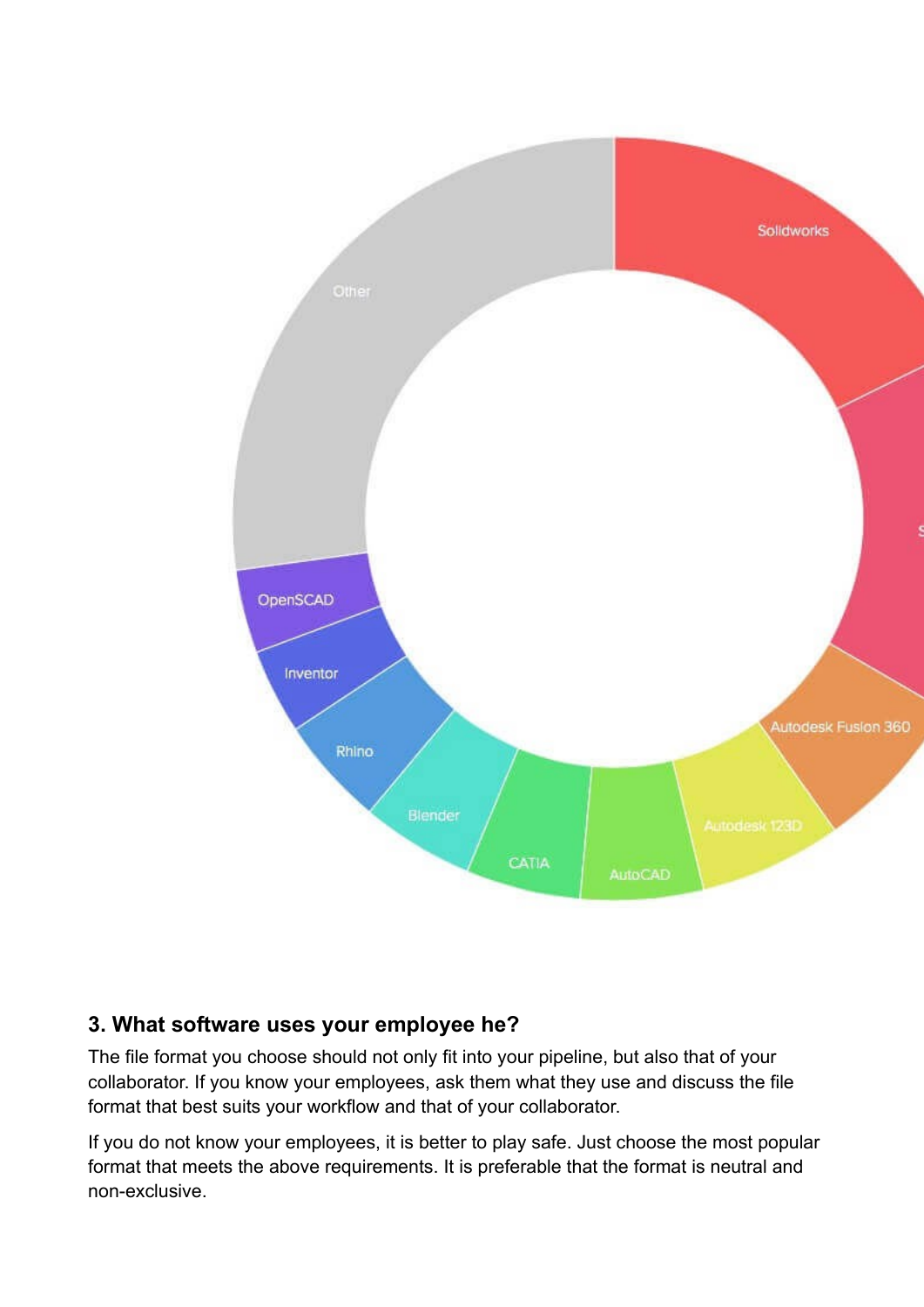# **Top 8 3D file formats in detail**

So far we have discussed the 3D file formats at a level high and abstract. We discussed the various features implemented by the 3D file formats and how you can choose the ideal 3D file format based on this knowledge. Now look at the 8 major 3D file formats and determine what features they support, what is their popularity and what industries use the most.

If you are looking for information on a 3D file format, you can ignore the other and directly access this 3D file format.

STL OBJ FBX COLLADA 3DS IGES STEP VRML and X3D

## **3D file format**

STL (stereolithography) is a 3D file formats most important neutral in the field of 3D printing, rapid prototyping and computer-aided manufacturing. He is a native of stereolithography CAD software developed by 3D Systems. The corresponding file extension is STL.

STL is one of the oldest 3D file formats. It was created in 1987 by Chuck Hull, currently technical director of 3D Systems. He also invented the first 3D stereolithography printer in the world. The STL file format was created later as a simple way to transfer information on 3D CAD models to the 3D printer.

#### **main Features**

STL code surface geometry of a 3D model estimated using a triangular mesh. As this was the first of a 3D file formats to exploit the mosaic to encode the surface geometry, it has several backronymes such as "Standard Tessellation Language" and "Standard Triangle Language".

STL ignore the appearance, stage and entertainment. This is one of the formats of 3D files simplest and easiest currently available. The STL format specifies both ASCII and binary representations. Binary files are more common because they are more compact.

#### **Popularity and outlook**

Since its invention, the STL file format was quickly adopted by industries rapid prototyping, 3D printing and computer-aided manufacturing. This is still the most used file in 3D printing format.

The reign of STL on 3D printing, however, could end soon. In recent years, 3D printing technology has advanced rapidly. The fidelity of the print process has now reached a level accuracy of one micron. The STL is an approximate size, it requires very small triangular facets to reach this resolution, which generates large and bulky files. Second, many 3D printers now allow color printing, a technology that should be generalized in the near future. STL can not encode information in color and is unnecessary for this purpose. For these reasons, the reign of STL on the world of 3D printing may not last and formats such as OBJ, 3MF or AMF could replace.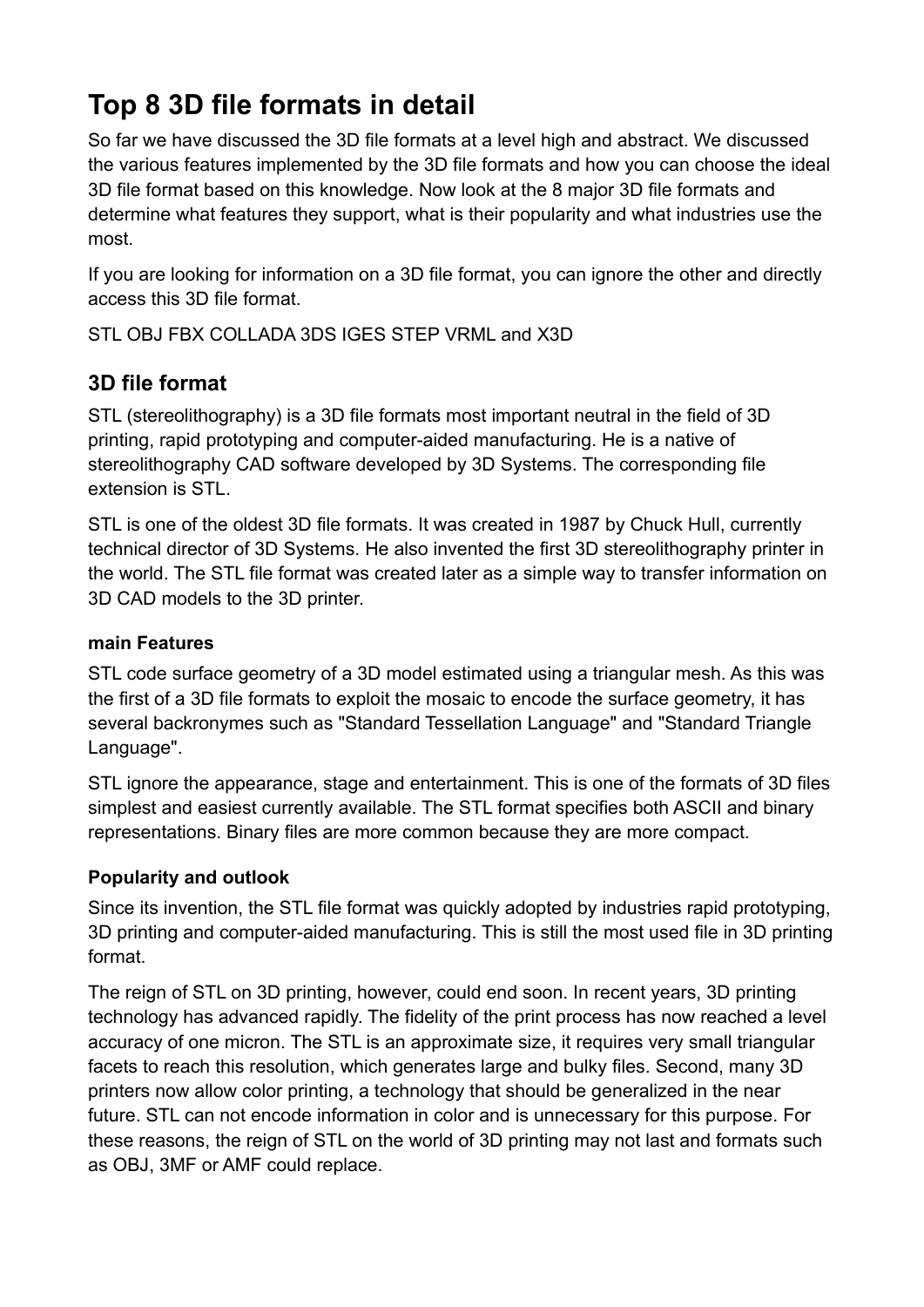#### **What industries are using it?**

3D printing, rapid prototyping, computer-aided manufacturing. To learn more about the STL file format, you can consult our detailed article on STL.

### **3D file format**

The OBJ file format is another heavyweight neutral in the field of 3D printing. It is also widely used in 3D graphics. It was first developed by Wavefront Technologies for its Advanced Visualization animation package. 3D file format extension OBJ.

#### **main Features**

The OBJ file format supports approximate and precise encoding of the geometry of the surface. Using the approximate coding does not limit the surface mesh with triangular facets. If the user wishes, he can use polygons as quadrangles. When using a specific coding, it uses curves and smooth surfaces such as NURBS.

The OBJ format can encode color and texture information. This information is stored in a separate file with the extension .mtl (material models Library). It does not support any type of animation. The format specifies the ASCII and binary encodings, but only the ASCII code is open source.

#### **Popularity and outlook**

The OBJ file format, because of its neutrality and its opening is one of the most popular transfer formats for 3D graphics. It is also gaining ground in the 3D printing industry as and as the industry evolves to color printing.

#### **What industries are using it?**

3D Graphics, 3D printing

For more information on the OBJ file format, you can see his Wikipedia page.

#### **3D file format**

FBX is a proprietary file format used extensively in the film industry and video games. Originally developed by Kaydara, it was acquired by Autodesk in 2006. Since the acquisition, Autodesk FBX used as bargaining for his own wallet, which includes AutoCAD, Fusion 360, Maya, 3DS Max and other packages.

#### **main Features**

The FBX file format supports the properties related to the geometry and appearance, such as color and texture. It also supports skeletal animations and morphs. Binary and ASCII are supported.

#### **Popularity and outlook**

FBX is one of the most popular choices for entertainment. In addition, it is also used as facilitating exchange format high fidelity exchanges between 3DS Max, Maya, MotionBuilder, Mudbox and other proprietary software.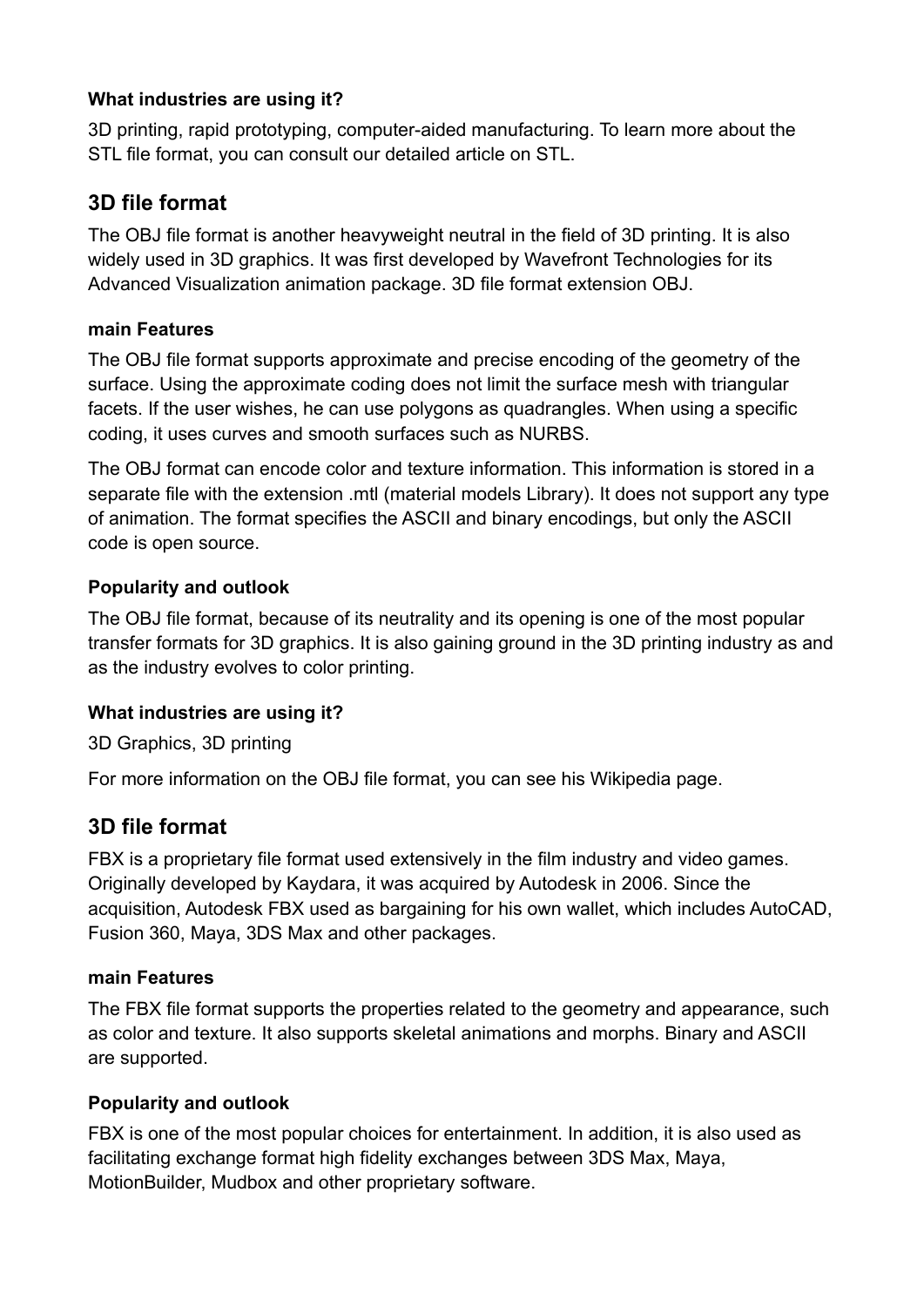#### **What industries are using it?**

the video game industry and film industry. To learn more about the FBX file format, you can see its Wikipedia page.

### **3D file format**

Collada is a neutral file used in the video game industry and film format. It is managed by the technology consortium nonprofit, the Khronos Group. The file extension for the COLLADA format is. dae.

#### **main Features**

The COLLADA supports geometry, properties related to appearance, such as color, materials, textures and animations. Moreover, it is one of the few formats that support kinematics and physics. The COLLADA format stores data using XML markup language.

#### **Popularity and outlook**

The original intention behind the COLLADA was to become a standard among 3D file formats. Indeed, in 2013, it was adopted by ISO as publicly available specification ISO / PAS 17506. Following this history, many 3D modeling software supports the COLLADA format.

However, the consensus is that the COLLADA has not kept pace. The COLLADA was once widely used as an exchange for Autodesk Max / Maya format in the film industry, but the industry is now more focused on the OBJ, FBX and Alembic.

#### **What industries are using it?**

film industry, the video game industry. For more information on the COLLADA file format, see the official documentation of the Khronos Group.

#### **3D file format**

3DS is a proprietary file format used in architecture, engineering, education and manufacturing. He is a native of the former Autodesk 3D Studio DOS, a popular modeling software that was replaced by his successor 3D Studio MAX in 1996. Developed in the 90s, he is a 3D file formats oldest. It has become a de facto standard 3D models of the storage material in industry or exchange between two other proprietary formats.

#### **main Features**

The 3DS file format retains only the most basic information about the geometry, appearance, scenes and animations. It uses a triangular mesh for encoding the geometry of the surface approximate the total number of triangles is limited to 65536. It stores appearance-related properties such as color, texture, material, transmissivity, etc. The scene information such as the position of the camera, the lights can also be stored, but the format does not support the directional light sources.

The 3DS format specifies a binary encoding and stores the information into pieces. This allows the analyzer to skip songs they do not recognize and extract the format.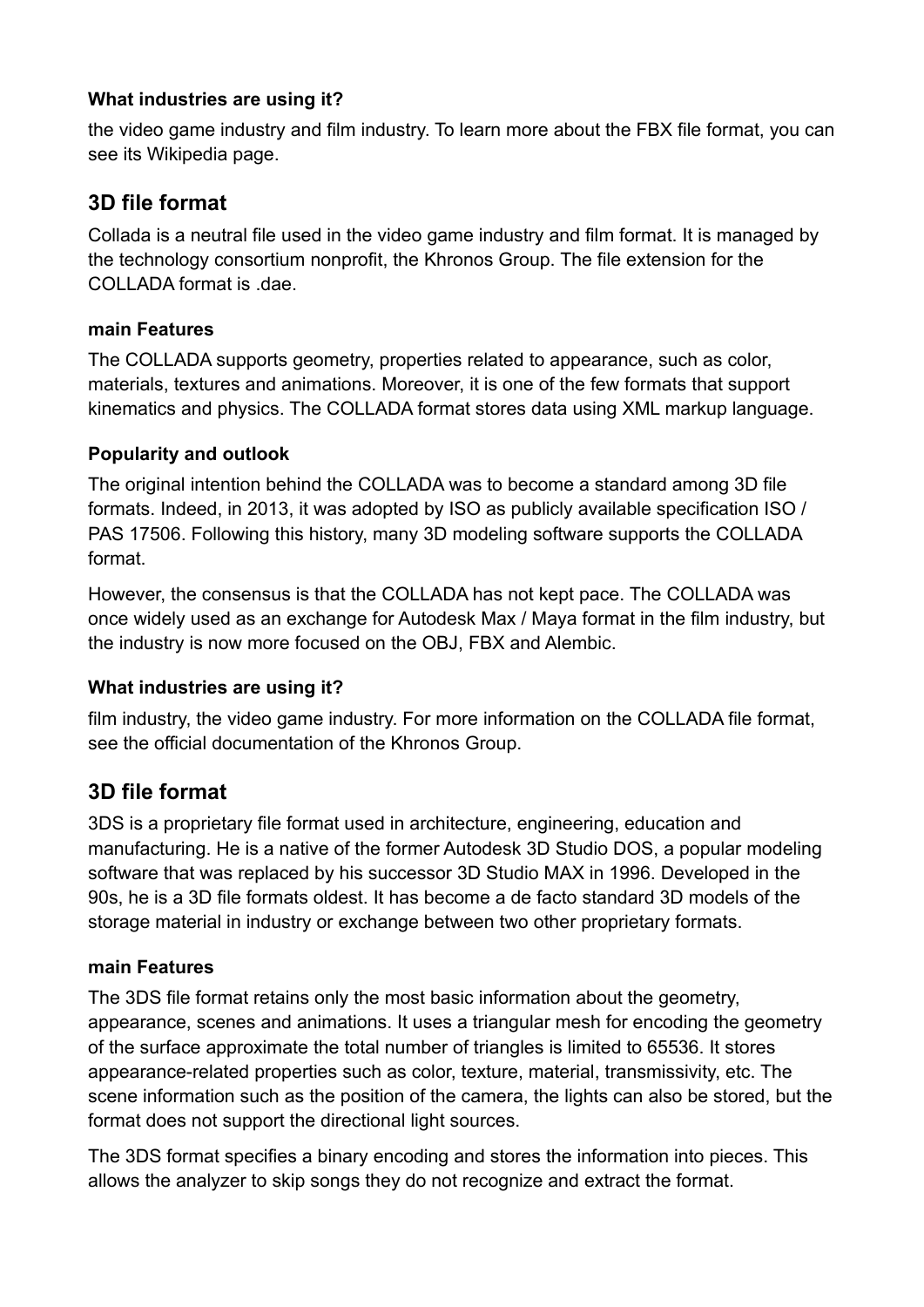#### **Popularity and outlook**

As one of the formats of older files, 3DS has become a standard for storing 3D models and exchange between other 3D file formats. Virtually all 3D software packages support it. However, as this format preserves only the most basic information about the 3D model, it can not be used in situations where you do not want to lose information. In this case, this format should be completed by the size MAX (now replaced by the PRJ file), which contains additional information specific to Autodesk 3DS Max, to allow a scene to be fully saved / loaded.

#### **What industries are using it?**

Architecture, engineering, education and manufacturing. To learn more about the 3DS file format, you can consult the Wikipedia page.

#### **3D file format**

IGES (pronounced eye-jess) is a former neutral clock used mainly in the defense industry and in the field of engineering. It was developed in the middle of the seventy years by the US Air Force.

At the time, the air force lost a lot of time in the tedious process of sharing and conversion of data between proprietary systems used by its suppliers. The situation was particularly difficult with larger projects such as aircraft carriers or missile delivery systems involving hundreds of suppliers. The IGES format was developed by the Air Force, in partnership with Boeing and others, in order to serve as exchange format that can be shared among all CAD systems. Since the 80s, the US Defense Department requires all defense contracts and weapons use IGES as standard file format. The extension file for the IGES format is .IGS or .IGES.

#### **main Features**

IGES is an extremely flexible ASCII encoding to represent the surface geometry. It is capable of using circuit diagrams, wireframes, free-form surfaces or CSG accurate to store information relating to the geometry. The format can also store color but do not support the material properties such as textures, material type, etc. The animation is also not supported.

#### **Popularity and outlook**

IGES enjoys great popularity since its invention in the 70s It was adopted as a national standard in many countries such as the UK and Australia. Virtually all CAD software support it.

The IGES file format is no longer developed, yet it is still widely used to transfer data between CAD software, CAM and CAE. This is a popular choice for 3D modeling, creation of technical drawings and product design. He has the reputation of being a good choice for fans in 3D; 3D artists professionals now prefer his successor STEP.

#### **What industries are using it?**

Defense Engineering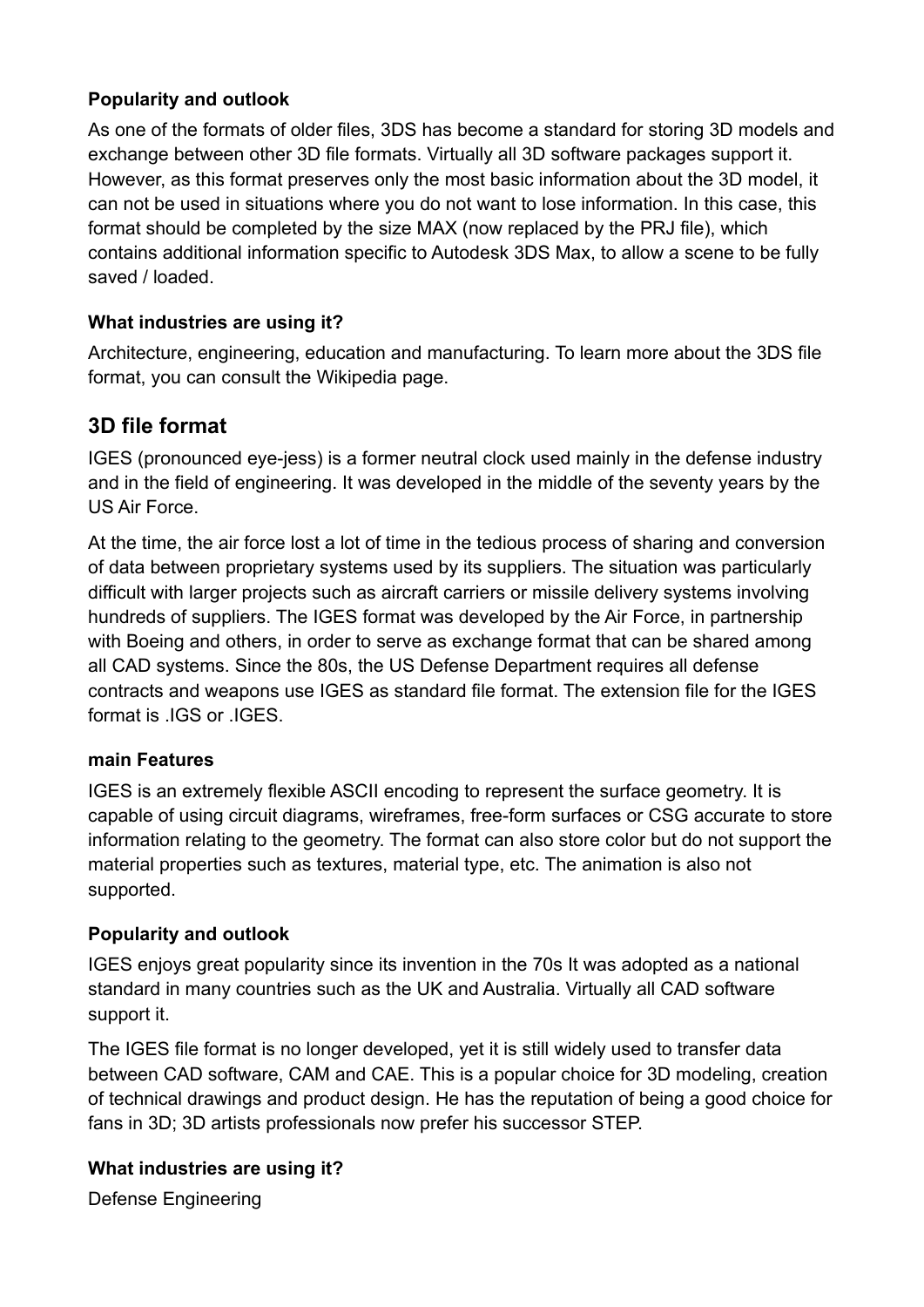## **3D file format**

STEP (Standard for the Exchange of Product data) or ISO 10303 was developed to succeed the IGES file format. It is widely used in engineering-related areas such as automotive and aerospace engineering, building construction, etc. The file format is corresponding .STP.

The stated purpose of development of STEP was to create a mechanism capable of describing product data throughout the life cycle of a product, regardless of any particular system. However, due to the complexity and size of the original standard, it was then split into four smaller, modular specifications in four major releases.

#### **main Features**

The STEP format supports all the features supported by the IGES format. In addition, it can also encode topology, geometric tolerances, material properties such as textures, types of materials and other data of complex products.

#### **Popularity and outlook**

STEP, IGES as, is a popular format for data exchange between CAD software, CAM and CAE. For compatibility reasons, it is always recommended to use IGES because it is the most common format, and is most likely to work with the recipient's software. However, in cases where it is necessary to transfer information concerning the appearance of the model, the tolerances of the parts, etc., STEP is the right format.

#### **What industries are using it?**

Engineering, for example automotive, aerospace, building construction, etc.

For more information, read this comparative discussion of IGES and STEP formats.

#### **3D file format**

The latest 3D file format that we will discuss is VRML and X3D. VRML (pronounced Vermal and having the file extension .WRL) is Virtual Reality Modeling Language. This is a 3D file format that has been developed for the World Wide Web. X3D succeeded him.

The VRML term was coined for the first time in an article by Dave Raggett entitled "Extending the WWW to support a platform independent virtual reality platform," submitted to the first conference on the World Wide Web 1994. Three more years were needed to create a mature version of the VRML97 format. and became an ISO standard.

VRML97 was used in some personal home pages and discussion sites in 3D such as "Cybertown". However, the format failed to be adopted significantly. Also, VRML capacity remained stagnant, while the 3D graphics in real time rapidly improving. Finally, the VRML Consortium changed its name to the Web3D Consortium and began to develop the successor to VRML X3D format, released in 2001.

#### **main Features**

X3D is a 3D file format based on XML. It supports all VRML format with some additions.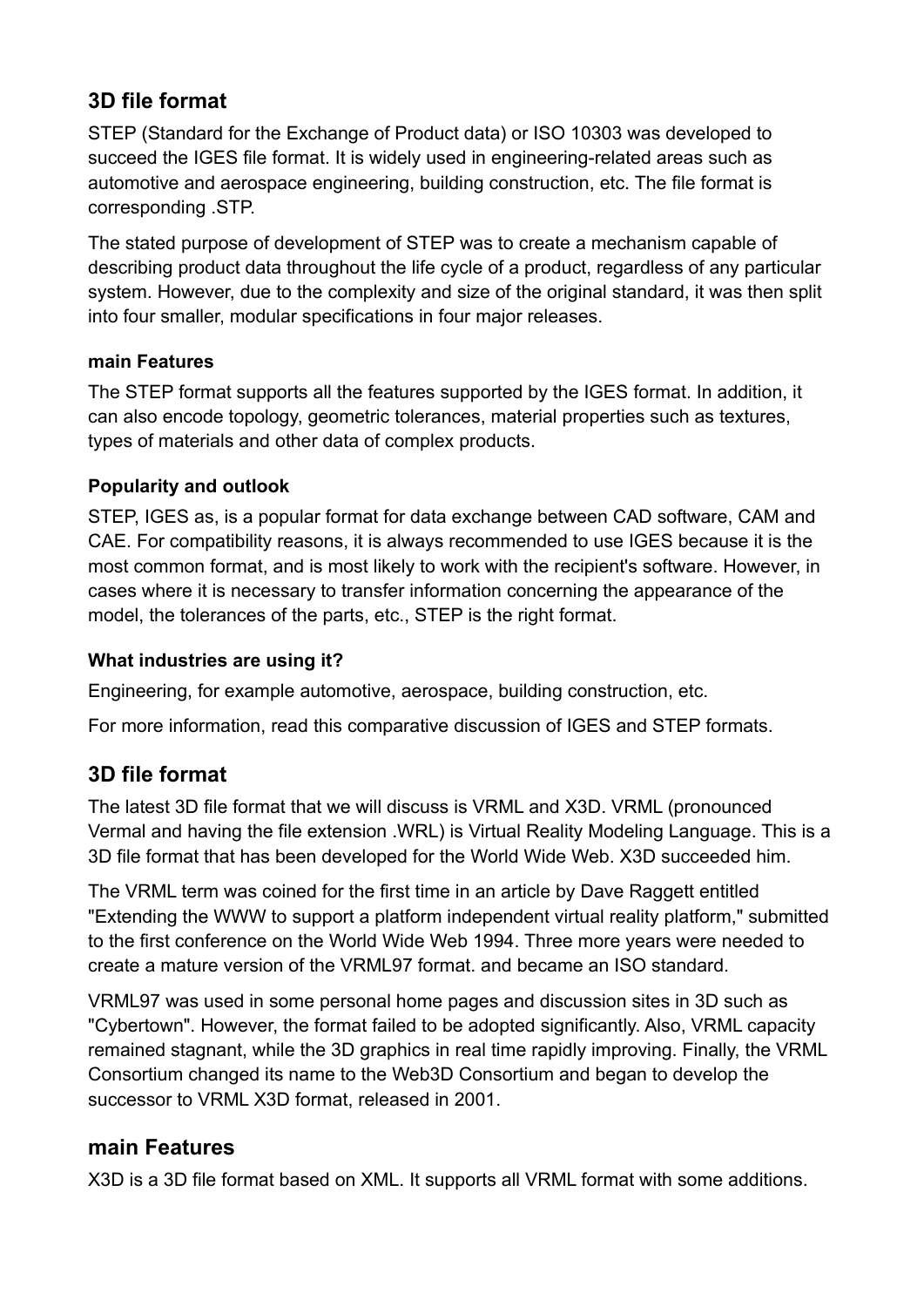The VRML format uses a polygonal mesh to code the surface geometry and can store information about the appearance such as color, texture, transparency, etc. X3D size adds NURBS encoding the geometry of the surface, the ability to store information relating to the scene and the management of the animation.

#### **Popularity and outlook**

The purpose of X3D is becoming the standard 3D file format for the Web. In particular, the X3D applets can run in a browser and view content in 3D using OpenGL 3D graphics technology. X3D has also been designed to integrate seamlessly with HTML5 pages, like SVG format for images. However, to date, the format has not been widely accepted.

#### **What industries are using it?**

Internet and the Web. For more information on the X3D format, read this guide from the Web3D Consortium.

# **Conclusion**

We learned a lot about 3D formats in this article. We explained how and why there are hundreds of formats and how they can be classified into two broad categories: owners and neutral. We then explored the most important features of a 3D file format and provided advice on how to choose the right size for your application. We finished with a discussion of the 8 3D file formats most important, focusing on their characteristics, their popularity and their use cases. The appendix contains a wealth of information on the compatibility of the 3D file formats with software and 3D modeling engines the most common. It also has an array of

We hope you enjoyed this article. Share it with your friends who are interested in the world of 3D modeling, development games, special effects, engineering, architecture and 3D printing. If you have any questions, opinions or comments, please share them with us in the comments section.

# **appendage**

# **1. Matrix features 8 3D file formats Popular**

Green: Supported, Red said: unsupported geometry Appearance Scene File Format Animation Mesh Mesh approximate specific CSG Material Texture Color Camera Lighting Relative positioning STL OBJ FBX COLLADA 3DS IGES STEP X3D

### **2. Support for import / export in popular 3D modeling software and motors**

STL OBJ FBX COLLADA 3DS IGES STEP VRML X3D Sketchup No export Export Both Neither No Exporting No Solidworks Both No Both Both Neither Both Fusion No Both Fusion No Both No No AutoCAD No No Both No No Importation two Import No mixer both both both both both No both both both Exports Imports Imports Imports both Export